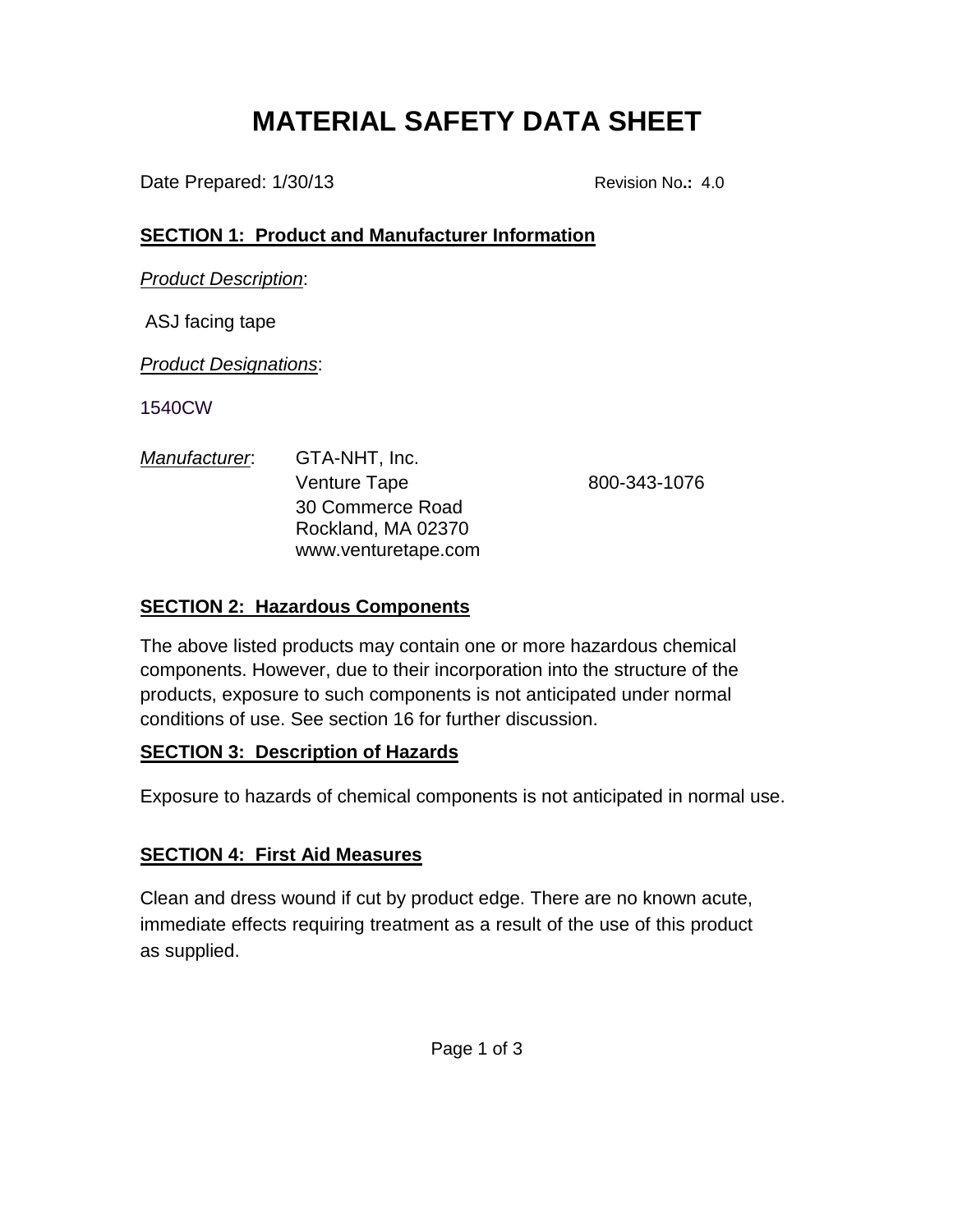# **MATERIAL SAFETY DATA SHEET**

#### **Pressure Sensitive Tape Products (continued) Page 2 of 3**

#### **SECTION 5: Fire-fighting Measures**

All extinguishing chemicals and methods are applicable. Self-contained, positive pressure breathing apparatus should be used if available in fire conditions. Fire or very high temperatures (not normal conditions of use) can cause release of toxic smoke and fumes.

#### **SECTION 6: Accidental Release Measures**

Not applicable.

# **SECTION 7: Handling and Storage Guidelines**

Use care to avoid paper cuts from sheet edges. No other special handling or storage precautions apply in respect to potential hazards.

# **SECTION 8: Exposure Controls and Personal Protection**

None required in normal use. Exercise care to avoid paper cuts from sheet edges.

## **SECTION 9: Physical and Chemical Properties**

Product is a manufactured article in the form of a flexible sheet or strip. Contains some combination of two or more of the following major material components: paper, plastic film, aluminum foil, reinforcing yarn, adhesive.

## **SECTION 10: Stability and Reactivity**

Hazardous decomposition will occur only under fire conditions. Various harmful compounds could be formed during combustion. No hazards associated with normal use.

## **SECTION 11: Toxicological Information**

Although hazardous chemicals may be used in this product, exposure to those chemicals and possible hazardous effects will not occur with the product in this form, in normal use.